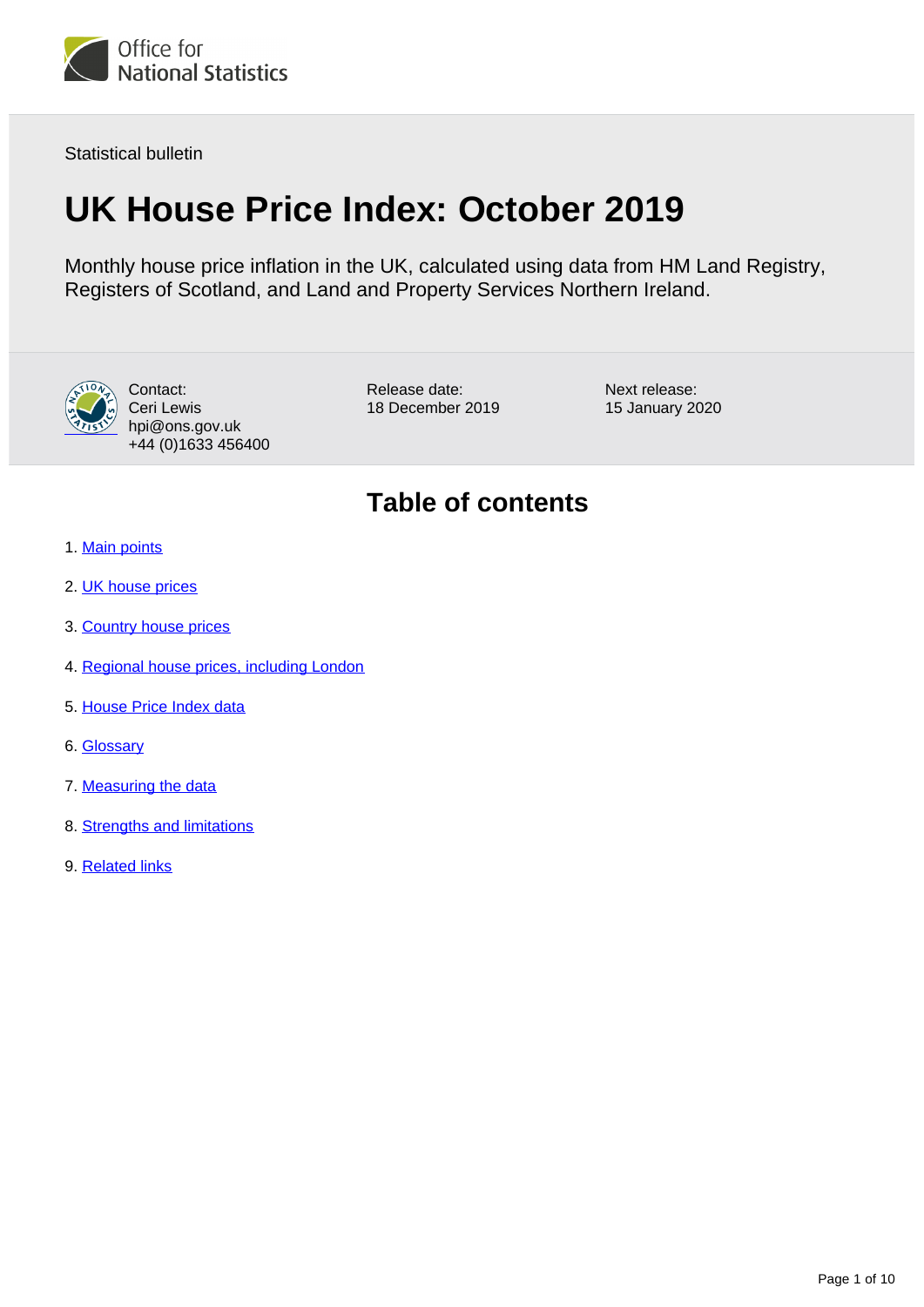## <span id="page-1-0"></span>**1 . Main points**

- UK average house prices increased by 0.7% over the year to October 2019 to £233,000; this is the lowest growth since September 2012.
- Average house prices increased over the year in England, to £249,000 (0.5%); in Wales, to £166,000 (3.3%); in Scotland, to £154,000 (1.4%); and in Northern Ireland, to £140,000 (4.0%).
- The annual increase in England was driven by Yorkshire and The Humber (3.2%).
- The lowest annual growth rate was in London (negative 1.6%), followed by the North East (negative 1.1%).

## <span id="page-1-1"></span>**2 . UK house prices**

### **UK annual house price growth rate continues to rise**

The [latest house price data published on GOV.UK by HM Land Registry for October 2019](https://www.gov.uk/government/statistics/uk-house-price-index-england-october-2019) show that average house prices in the UK increased by 0.7% in the year to October 2019, down from 1.3% in the year to September 2019 (Figure 1). Over the past three years, there has been a general slowdown in UK house price growth, driven mainly by a slowdown in the south and east of England.

The lowest annual growth was in London, where prices fell by 1.6% over the year to October 2019. This was followed by the North East, where prices fell by 1.1% over the year.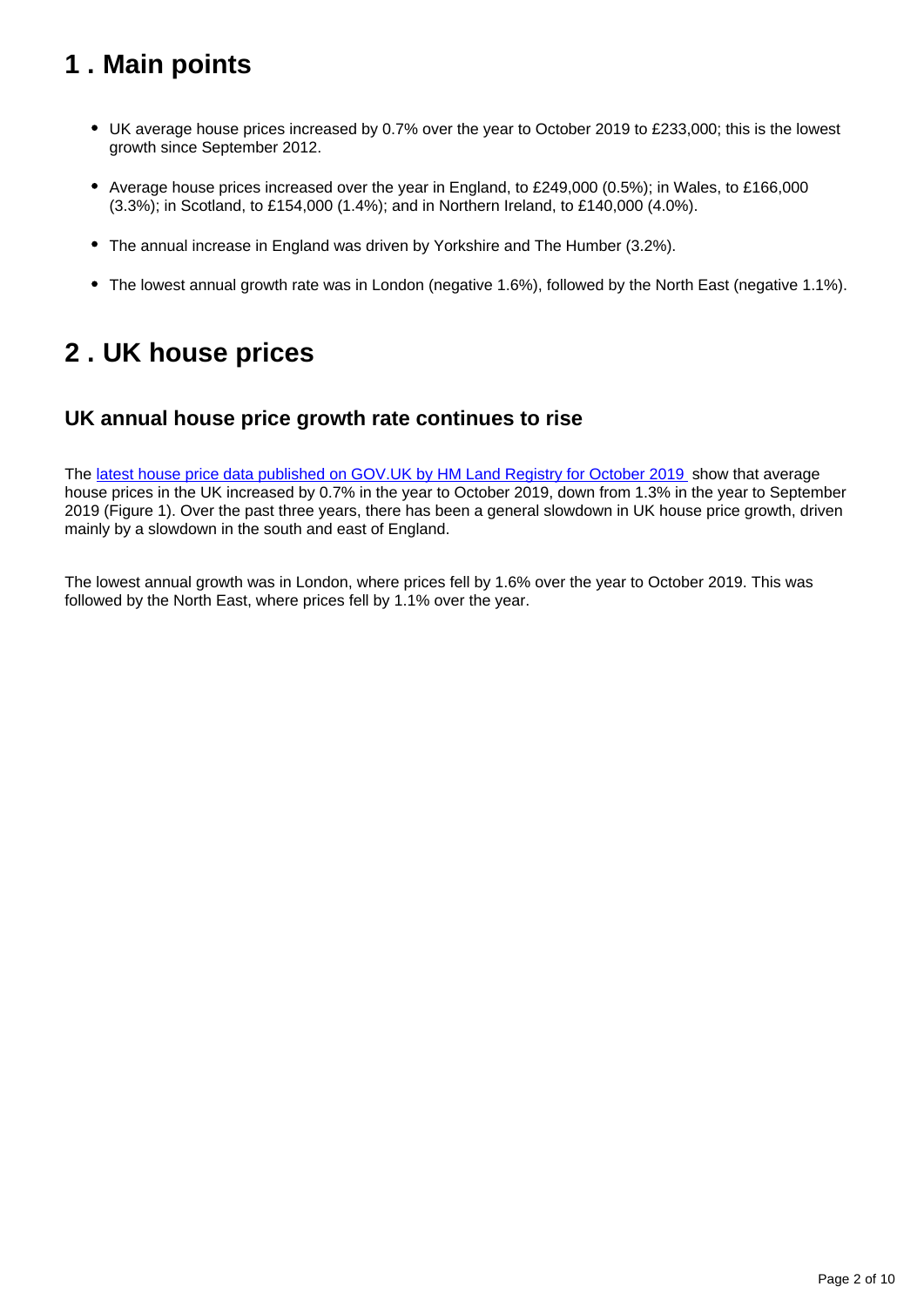### **Figure 1: House price growth in the UK has generally slowed since mid-2016**

#### **Annual house price rates of change, UK all dwellings: January 2006 to October 2019**

## Figure 1: House price growth in the UK has generally slowed since mid-2016

Annual house price rates of change, UK all dwellings: January 2006 to October 2019



**Source: HM Land Registry, Registers of Scotland, Land and Property Services Northern Ireland, and Office for National Statistics – UK House Price Index**

**Notes:**

- 1. Not seasonally adjusted.
- 2. The <u>[full UK House Price Index \(HPI\) release](https://www.gov.uk/government/collections/uk-house-price-index-reports)</u> is available to download from HM Land Registry at GOV.UK.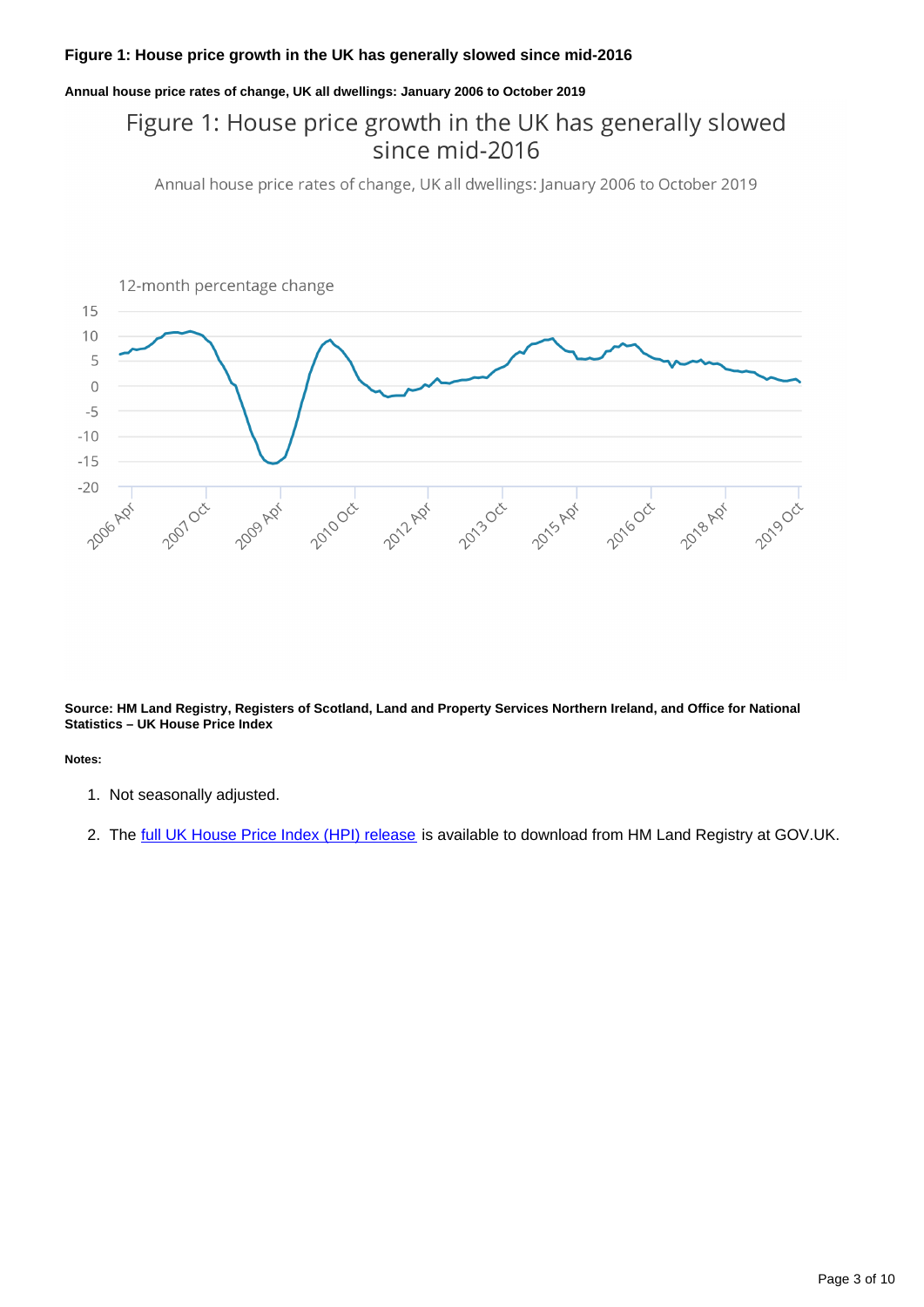### **Figure 2: Average UK house prices peaked at £235,000 in September 2019**

#### **Average UK house price, January 2005 to October 2019**

## Figure 2: Average UK house prices peaked at £235,000 in September 2019

Average UK house price, January 2005 to October 2019



**Source: HM Land Registry, Registers of Scotland, Land and Property Services Northern Ireland, and Office for National Statistics – UK House Price Index**

**Notes:**

- 1. Not seasonally adjusted.
- 2. The <u>[full UK House Price Index \(HPI\) release](https://www.gov.uk/government/collections/uk-house-price-index-reports)</u> is available to download from HM Land Registry at GOV.UK.

The average UK house price was £233,000 in October 2019; this is £2,000 higher than in October 2018 (Figure 2). On a non-seasonally adjusted basis, average house prices in the UK decreased by 0.7% between September 2019 and October 2019, 0.6 percentage points lower than the same period a year ago. On a seasonally adjusted basis, average house prices in the UK fell by 0.4% between September 2019 and October 2019.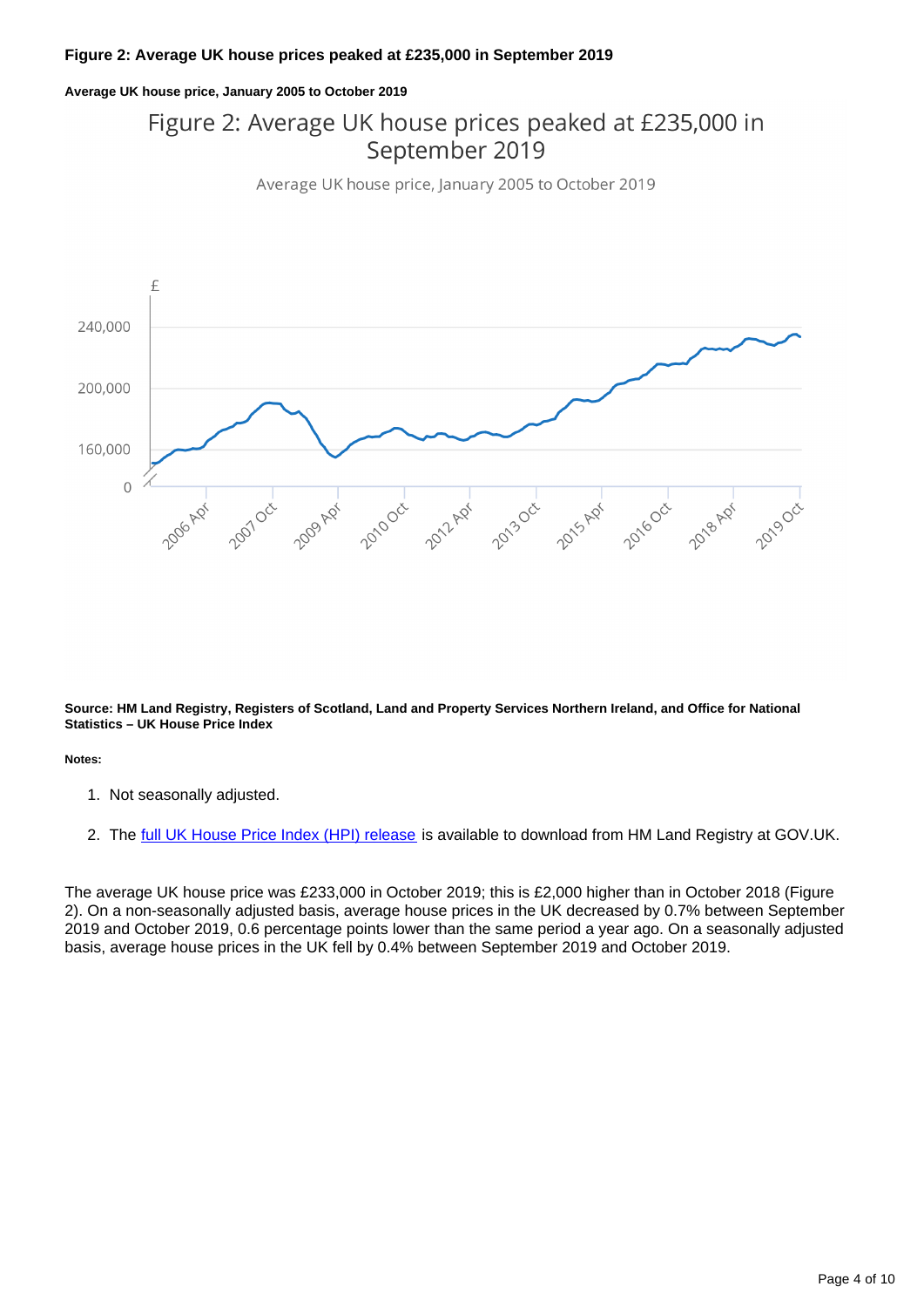## <span id="page-4-0"></span>**3 . Country house prices**

### **Figure 3: House prices in England remain the highest in the UK**

**Average house price, by country, UK, January 2005 to October 2019**

Figure 3: House prices in England remain the highest in the UK

Average house price, by country, UK, January 2005 to October 2019



**Source: HM Land Registry, Registers of Scotland, Land and Property Services Northern Ireland, and Office for National Statistics – UK House Price Index**

#### **Notes:**

- 1. Not seasonally adjusted.
- 2. The <u>[full UK House Price Index \(HPI\) release](https://www.gov.uk/government/collections/uk-house-price-index-reports)</u> is available to download from HM Land Registry at GOV.UK.
- 3. Northern Ireland data are only available on a quarterly basis. Northern Ireland data are copied forward until the next quarter's data are available.

House price growth in Wales increased by 3.3% in the year to October 2019, up from 3.1% in September 2019, with the average house price in Wales now at £166,000.

House prices in Scotland increased by 1.4% in the year to October 2019, down from 2.4% in the year to September 2019, with the average house price in Scotland now at £154,000.

The average house price in England increased by 0.5% over the year to October 2019, down from 1.0% in the year to September 2019, with the average house price in England now at £249,000.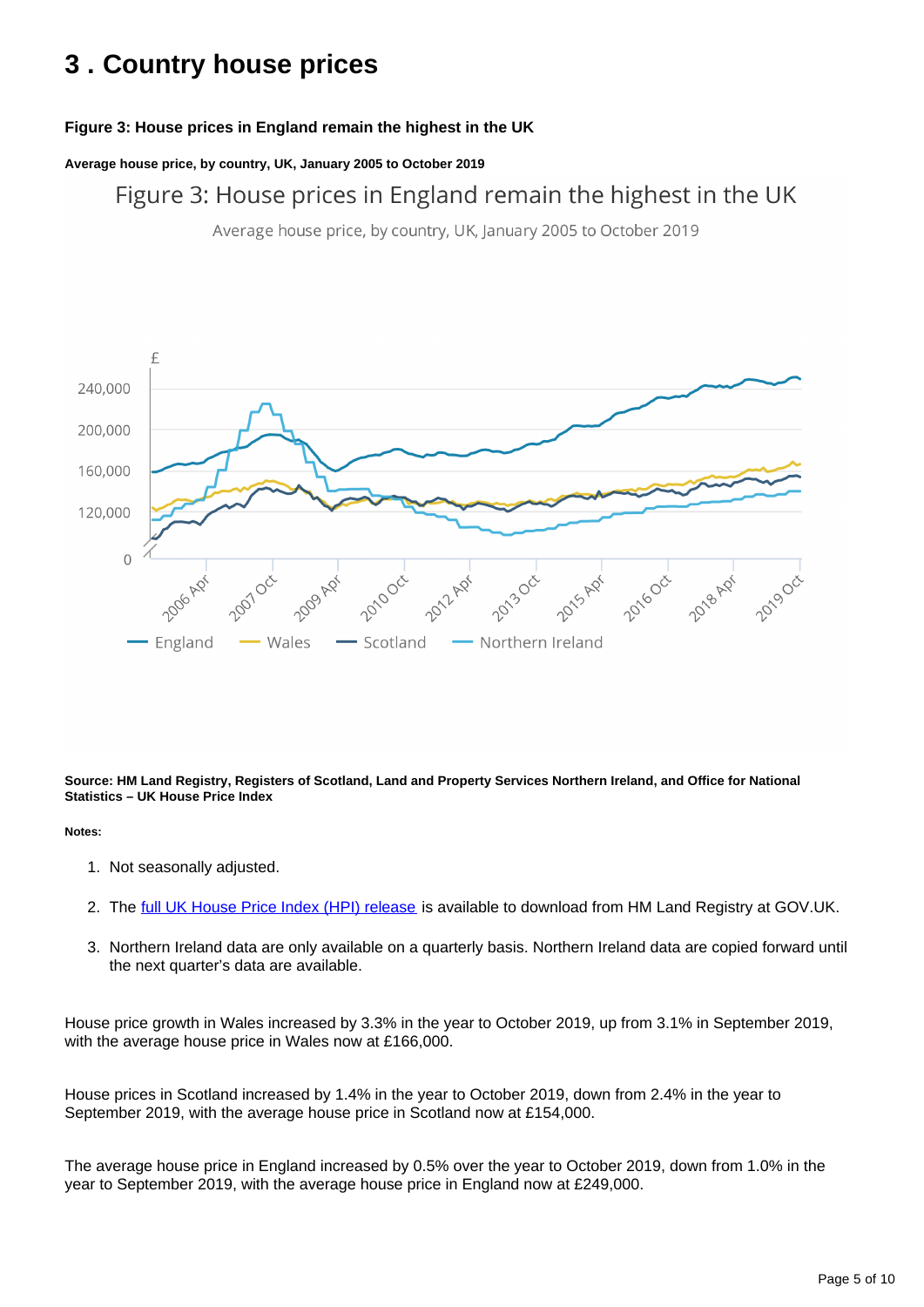The average house price in Northern Ireland increased by 4.0% over the year to Quarter 3 (July to Sept) 2019. Northern Ireland remains the cheapest UK country in which to purchase a property, with the average house price at £140,000 (Figure 3).

## <span id="page-5-0"></span>**4 . Regional house prices, including London**

### **Figure 4: Strongest English house price growth was in Yorkshire and The Humber**

### **All dwellings annual house price rates of change, by English region, year to October 2019**

## Figure 4: Strongest English house price growth was in Yorkshire and The Humber

All dwellings annual house price rates of change, by English region, year to October 2019



**Source: HM Land Registry and Office for National Statistics – UK House Price Index**

### **Notes:**

- 1. Not seasonally adjusted.
- 2. The <u>[full UK House Price Index \(HPI\) release](https://www.gov.uk/government/collections/uk-house-price-index-reports)</u> is available to download from HM Land Registry at GOV.UK.

At a regional level, Yorkshire and the Humber was the English region with the highest annual house price growth, with prices increasing by 3.2% in the year to October 2019 (Figure 4). This was followed by the North West, increasing by 1.4%.

### **London experiences the lowest annual growth rate**

The lowest annual growth was in London, where prices fell by 1.6% over the year to October 2019, down from 0.8% in September 2019. This was followed by the North East, where prices fell by 1.1% over the year.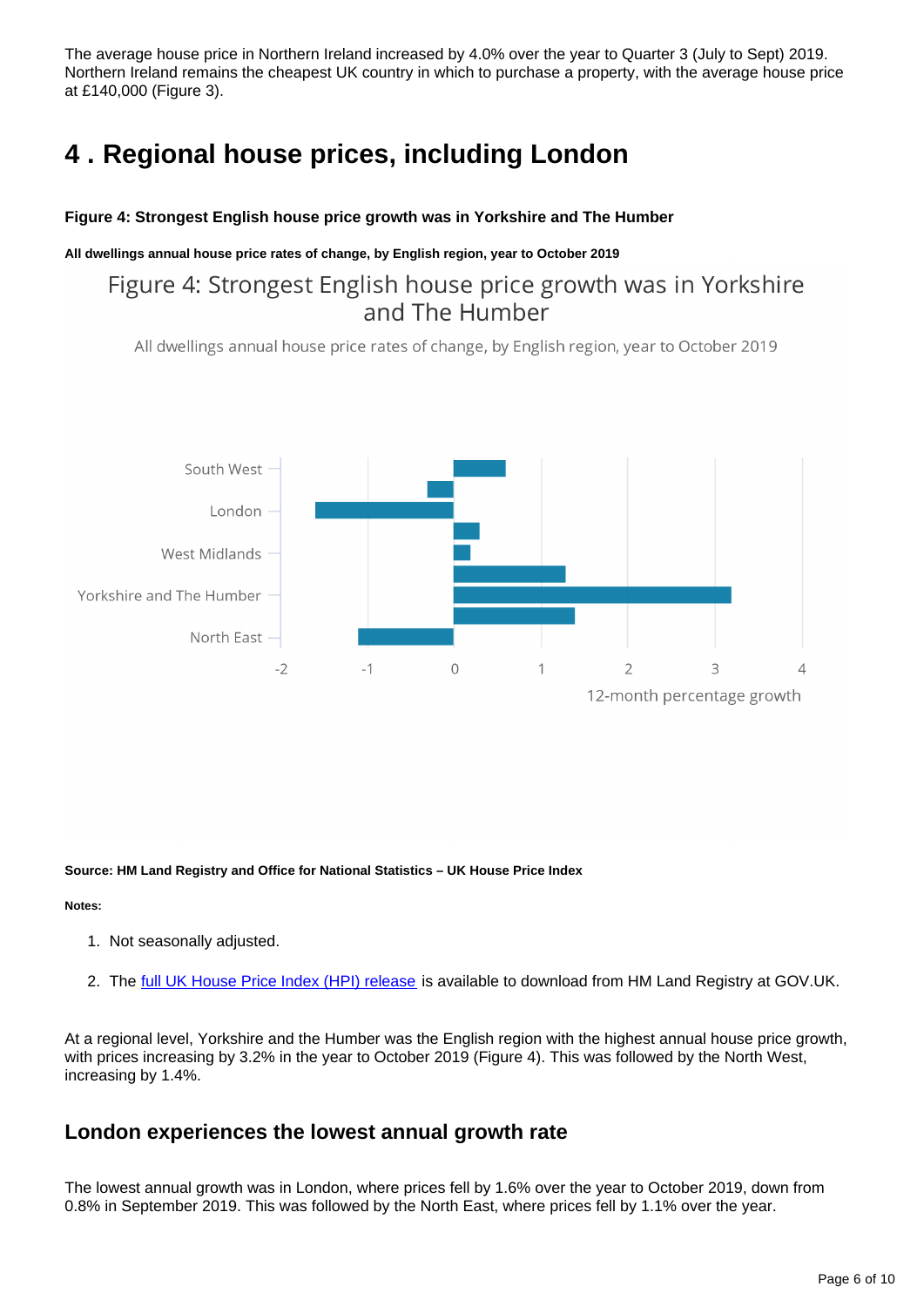While house prices in London continued to fall over the year, the area remains the most expensive place to purchase a property, at an average of £472,000. The North East continued to have the lowest average house price at £129,000 and is the only English region yet to surpass its peak before the economic downturn (Figure 5).

### **Figure 5: London continues to have the highest average house price in England**

### **Average house price, by English region, January 2005 to October 2019**

## Figure 5: London continues to have the highest average house price in England

Average house price, by English region, January 2005 to October 2019



#### **Source: HM Land Registry and Office for National Statistics – UK House Price Index**

#### **Notes:**

1. Data at the local authority level and other breakdowns can be found in the main publication of the UK [House Price Index](https://www.gov.uk/government/collections/uk-house-price-index-reports) published by HM Land Registry on GOV.UK.

Data at the local authority level and other breakdowns can be found in the [full House Price Index \(HPI\) release,](https://www.gov.uk/government/collections/uk-house-price-index-reports) available to download from HM Land Registry at GOV.UK.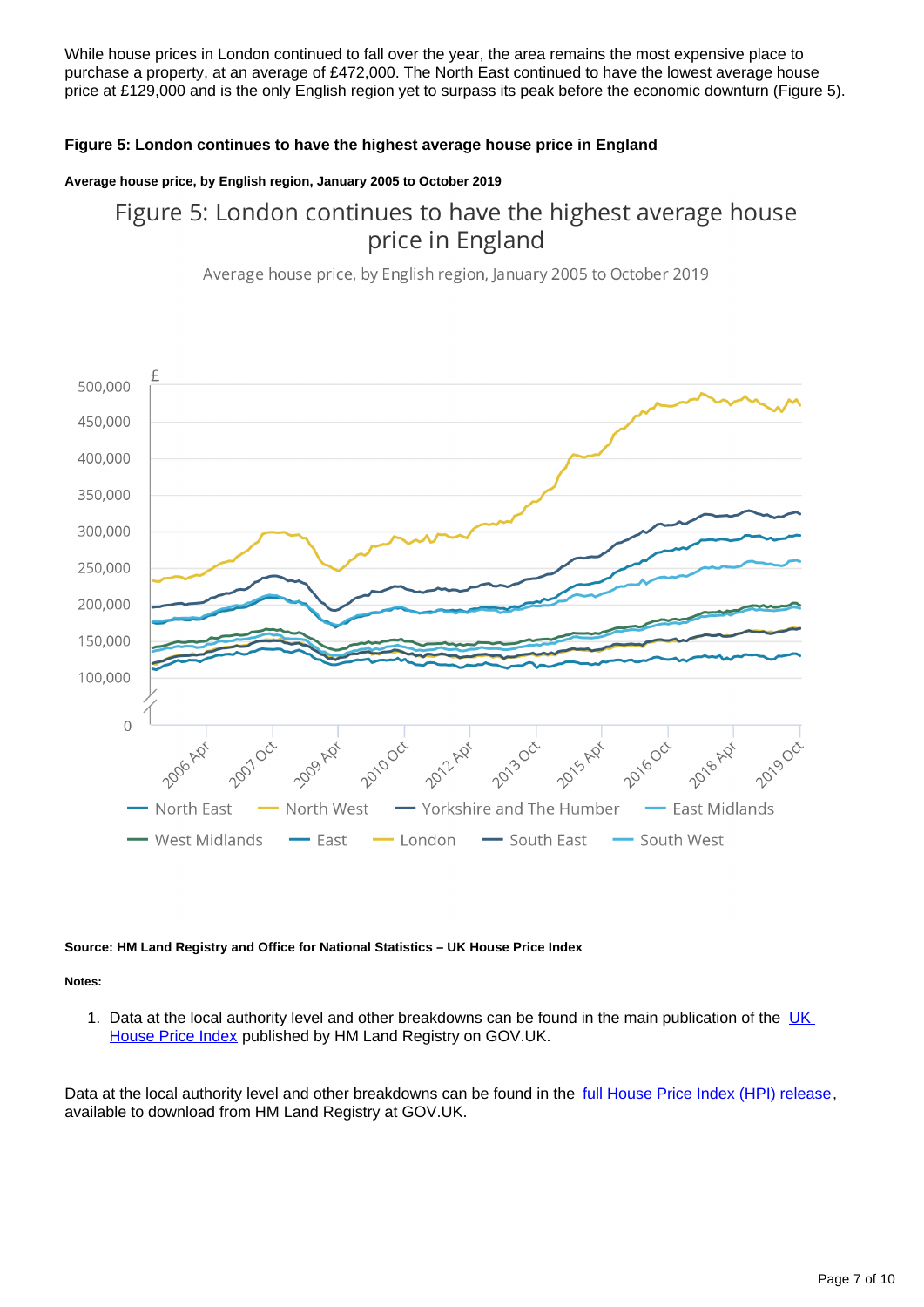## <span id="page-7-0"></span>**5 . House Price Index data**

### [UK House Price Index](https://www.gov.uk/government/statistical-data-sets/uk-house-price-index-data-downloads-october-2019)

Dataset | Released 18 December 2019

Monthly house price movements, including average price by property type, sales and cash mortgage sales as well as information on first-time buyers, new builds and former owner-occupiers. Data are collected by HM Land Registry and published on GOV.UK.

[House price data: quarterly tables](https://www.ons.gov.uk/economy/inflationandpriceindices/datasets/housepriceindexmonthlyquarterlytables1to19)

Dataset | Released 13 November 2019 Quarterly house price data based on a sub-sample of the Regulated Mortgage Survey.

## <span id="page-7-1"></span>**6 . Glossary**

## **House Price Index (HPI)**

The House Price Index (HPI) measures the price changes of residential housing as a percentage change from a specific time period (12 months prior or a base period, where HPI = 100).

### **House price inflation**

House price inflation in the UK is the rate at which the prices of residential properties purchased in the UK rise and fall.

### **Non-seasonally adjusted**

A non-seasonally adjusted series is one that includes seasonal or calendar effects.

### **Seasonally adjusted**

A seasonally adjusted series is one that has been subject to a widely used technique for removing seasonal or calendar effects from time series data.

## <span id="page-7-2"></span>**7 . Measuring the data**

The UK House Price Index (UK HPI) is a joint production by HM Land Registry, Registers of Scotland, Land and Property Services Northern Ireland, and the Office for National Statistics. HM Land Registry publishes the main [publication of the UK HPI](https://www.gov.uk/government/collections/uk-house-price-index-reports) on GOV.UK today (9:30am, 13 November 2019). It includes full details, including commentary, historical data tables and analytical tools.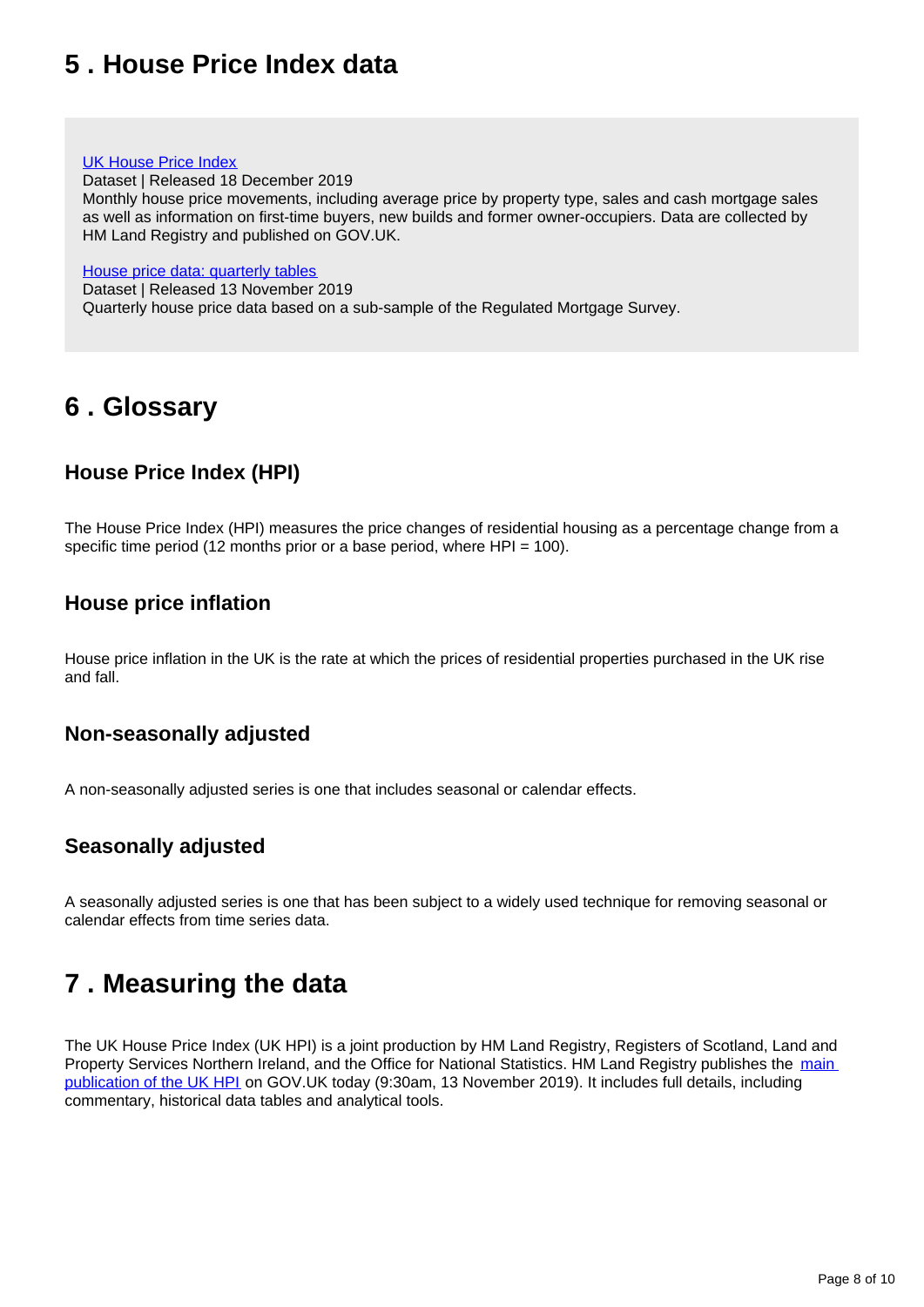### **Data sources**

The main sources of data used in the UK are HM Land Registry for England and Wales, Registers of Scotland, and HM Revenue and Customs' (HMRC's) Stamp Duty Land Tax data for the Northern Ireland House Price Index (HPI).

### **Methods**

The standard average house price is calculated by taking the geometric mean price in January 2015 and then recalculating it in accordance with the index change back in time and forward to the present day.

The UK HPI applies a hedonic regression model that uses the various sources of data on property price and attributes to produce up-to-date estimates of the change in house prices in each period.

### **Quality**

More quality and methodology information on strengths, limitations, appropriate uses, and how the data were created is available in the *[guidance page](https://www.gov.uk/government/publications/about-the-uk-house-price-index)* of the main release published by HM Land Registry on GOV.UK.

## <span id="page-8-0"></span>**8 . Strengths and limitations**

### **Extent of data coverage**

The UK House Price Index (UK HPI) can provide a wide coverage of both cash and mortgage transactions and a large data source. Data are available at a local authority level as well as by property type, buyer status, funding statistics and property status.

### **Time lags**

As sales only appear in the UK HPI once the purchases have been registered (based on completed sales rather than advertised or approved prices), there can be a delay before transactions feed into the index. Estimates for the most recent months are provisional and likely to be updated as more data are incorporated into the index. While changes to estimates are small at the headline level, these can be larger changes at lower geographies owing to fewer transactions being used. Caution is therefore advised when interpreting price changes in the most recent periods. Further information is provided in our [revisions policy](https://www.gov.uk/government/publications/about-the-uk-house-price-index/about-the-uk-house-price-index#calculating-the-uk-hpi).